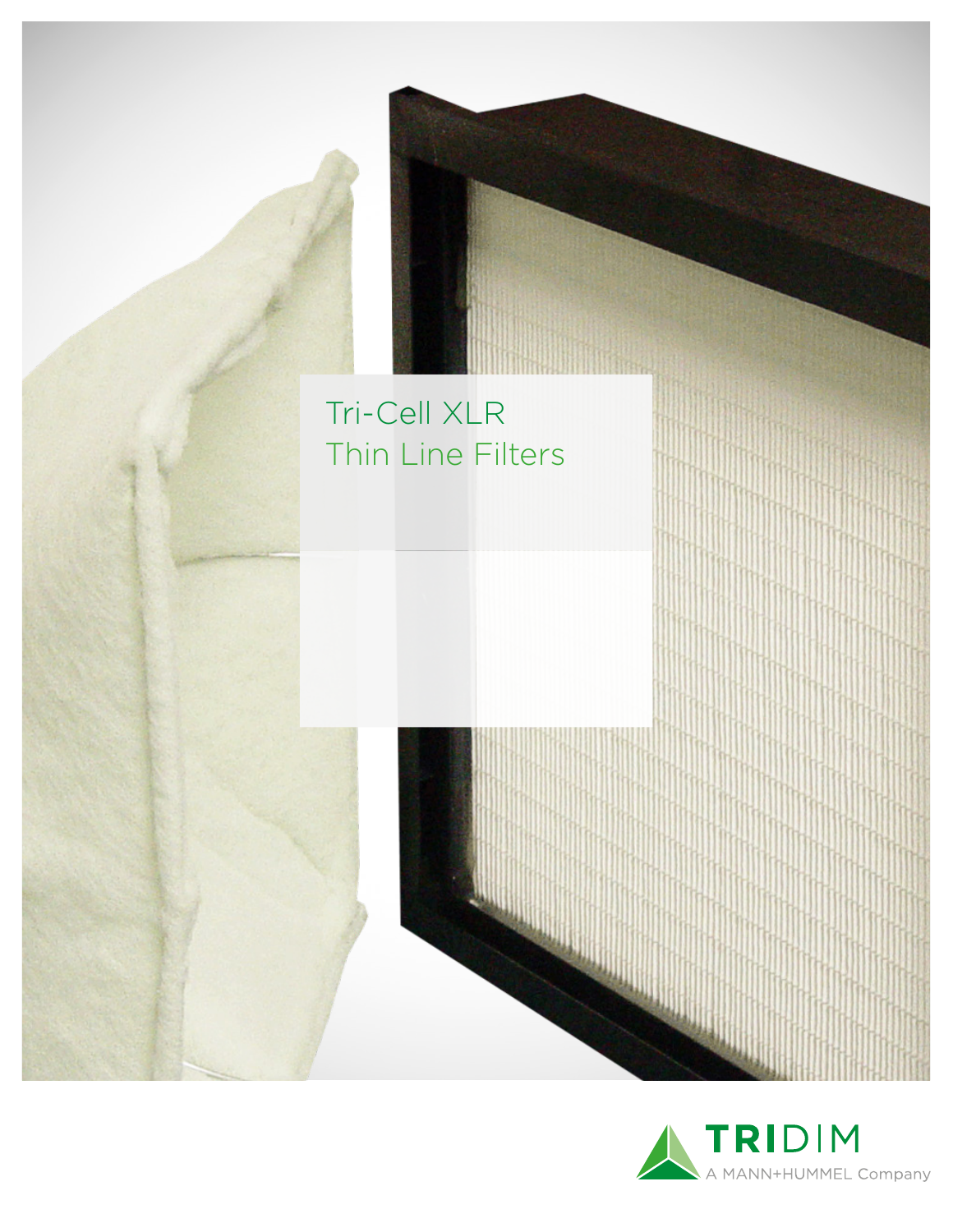# Tri-Cell XLR Thin Line Filters

#### **FEATURES**

- **Plastic frame**
- No metal components
- Optional integrated prefilter
- Replaces 12" cell filter
- Reduced shipping
- Reduced waste to landfill
- High real world efficiency
- LEED points



### **COST EFFECTIVE, HIGH EFFICIENCY**

Tri-Dim® Filter's innovative Tri-Cell XLR features an integrated prefilter, no metal components, and the same high efficiency in use that it achieves in a test laboratory.

Tri-Cell XLR delivers all the performance of a 12" deep filter in a compact and environmentallyconscious design. Tri-Cell XLR offers essentially the same media area, resistance, efficiency and service life as its 12" predecessor. However, Tri-Cell XLR is constructed with no metal components, offers reduced shipping and storage cost, reduced disposal cost and landfill, as well as efficiencies that qualify for LEED® credits.

The optional integrated prefilter offers the additional advantage of total prefiltration of a higher efficiency filter to increase the service life. The self-gasketing prefilter eliminates air bypass providing maximum protection to the Tri-Cell XLR.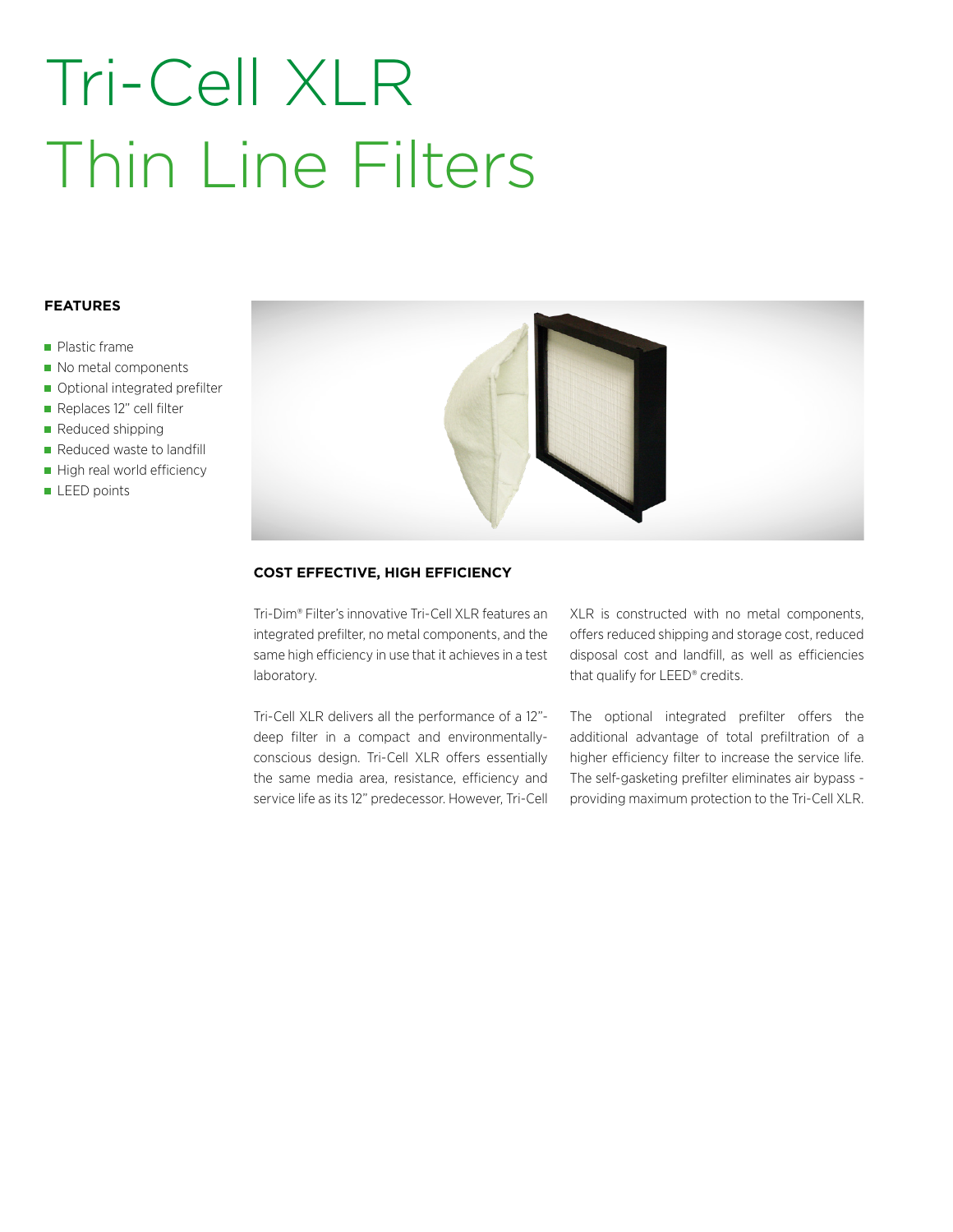# Tri-Cell XLR Performance where it counts





## **REPLACES 12" DEEP TRADITIONAL FILTERS**

Tri-Cell XLR offers approximately the same media surface area, resistance, service life and efficiency as conventional 12" cell filters – making it an excellent replacement and upgrade option. Tri-Cell XLR benefits from 'green' design engineering with no metal components, real-world efficiencies, easy disposal, and reduced shipping and storage costs.

### **LIGHTWEIGHT**

The Tri-Cell XLR is 65% lighter than conventional cells, which translates into substantial freight savings. It also helps to simplify transporting filters to the air handler - in the picture to the left both stacks of filter(s) weigh 23 pounds.

### **REAL-WORLD PERFORMANCE**

Tri-Cell XLR's micro-fiber media will maintain its rated efficiency throughout its life. Not just in the laboratory, but in real-life conditions where it matters the most. Many synthetic medias offer a high efficiency in the test lab and initially in the real world, but this efficiency quickly fades. This does not happen with the trusted media utilized in the Tri-Cell XLR.

#### **XLR PREFILTER CUBE**

XLR Prefilter Cube, the optional integrated prefilter, provides the ultimate protection for the XLR media pack by completely sealing the high efficiency media pack with a prefilter. Thus eliminating dirty air bypass and larger particles that can prematurely end the life of highefficiency filters.